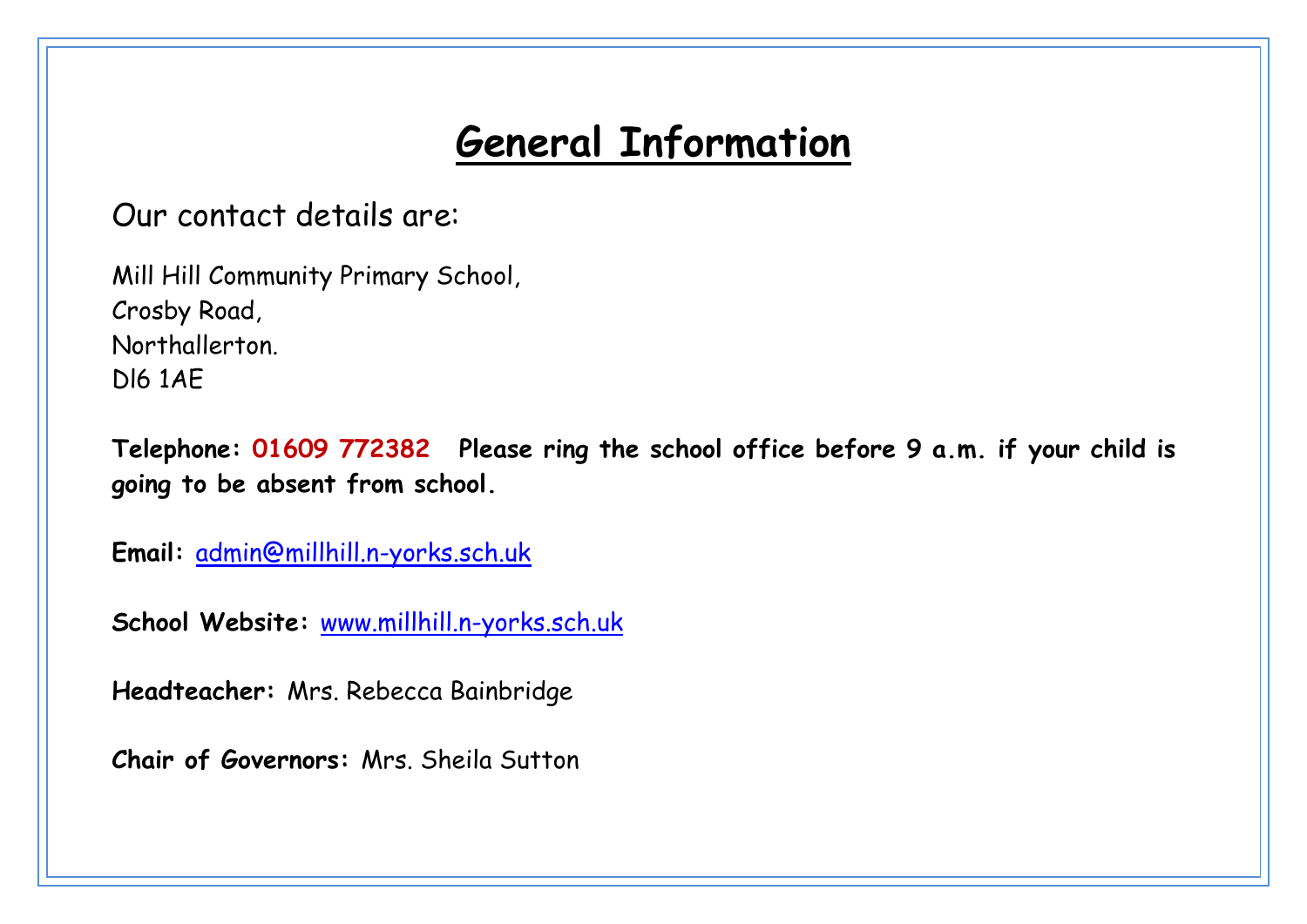

Hi - I'm Mrs Kate Beck. I am delighted to have been working as EYFS Leader at Mill Hill since September 2021.

I have been a primary teacher for sixteen years, teaching in Reception for the last ten years.

Whatever the weather, I really enjoy being outside. At the weekend I love going on adventures with my family.

I'm really looking forward to meeting and working with Mill Hill children and families.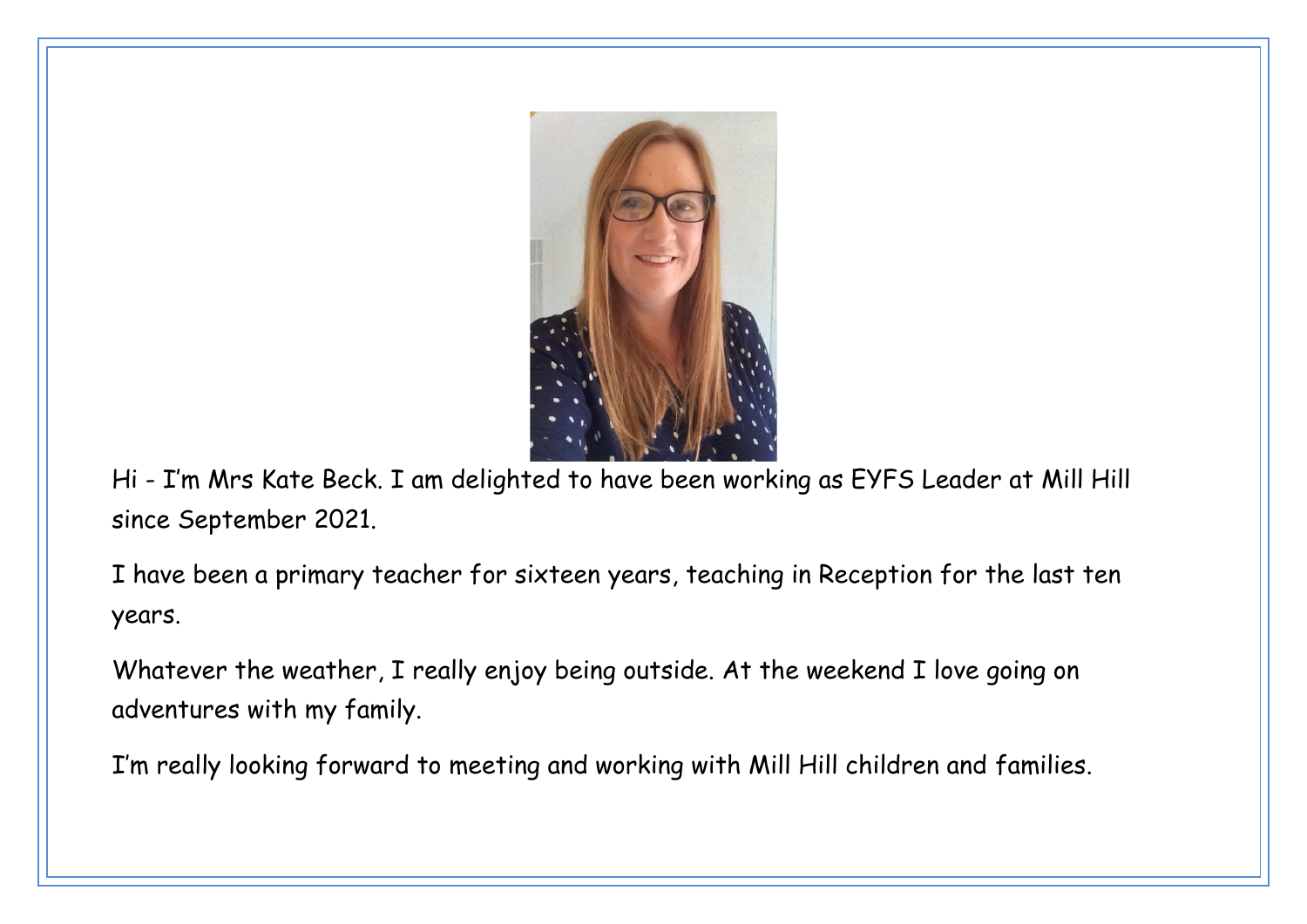# **Parents/Carers as Partners**

We recognise the important role you play in your child's learning development and will greatly value any input, comments, observations and information you share with us about your child's progress in all areas of their development. Indeed, this information will help to create a more comprehensive and colourful picture of your child and ensure that the summative statutory assessment of your child's knowledge, skills and understanding at the end of their reception year best fits your individual child!

To help you take an active part in your child's learning and to help you to share information with us, we provide the following:

- A Reading Record/Home School link book;
- An online Learning Journey where contributions are highly valued by everyone who comes into contact with your child at home and at school;
- Activities for you and your child to do outside of school which are specifically targeted to meet your child's individual learning needs. We know from our experiences that children who are supported at home **always** make the most progress with their learning.

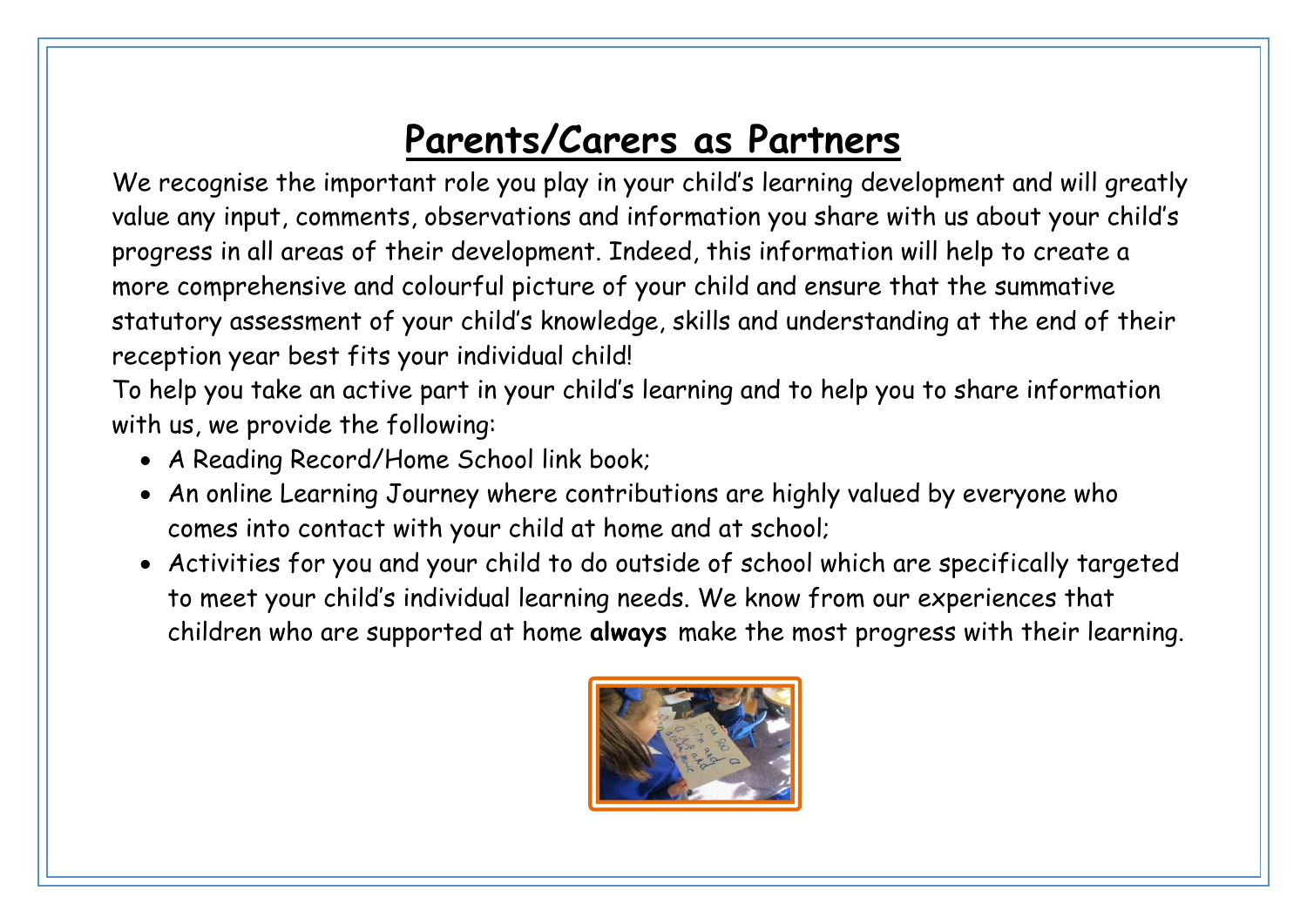We provide many more opportunities for you to take an active part in your child's education and in school life in general. These include:

- Helping us on one of our local visits or school trips;
- Coming into school to work alongside your child or attending one of our end of topic celebrations
- Attending our reading workshops
- Sharing your experiences and skills
- Sporting events
- Whole school Open Days
- School Governance



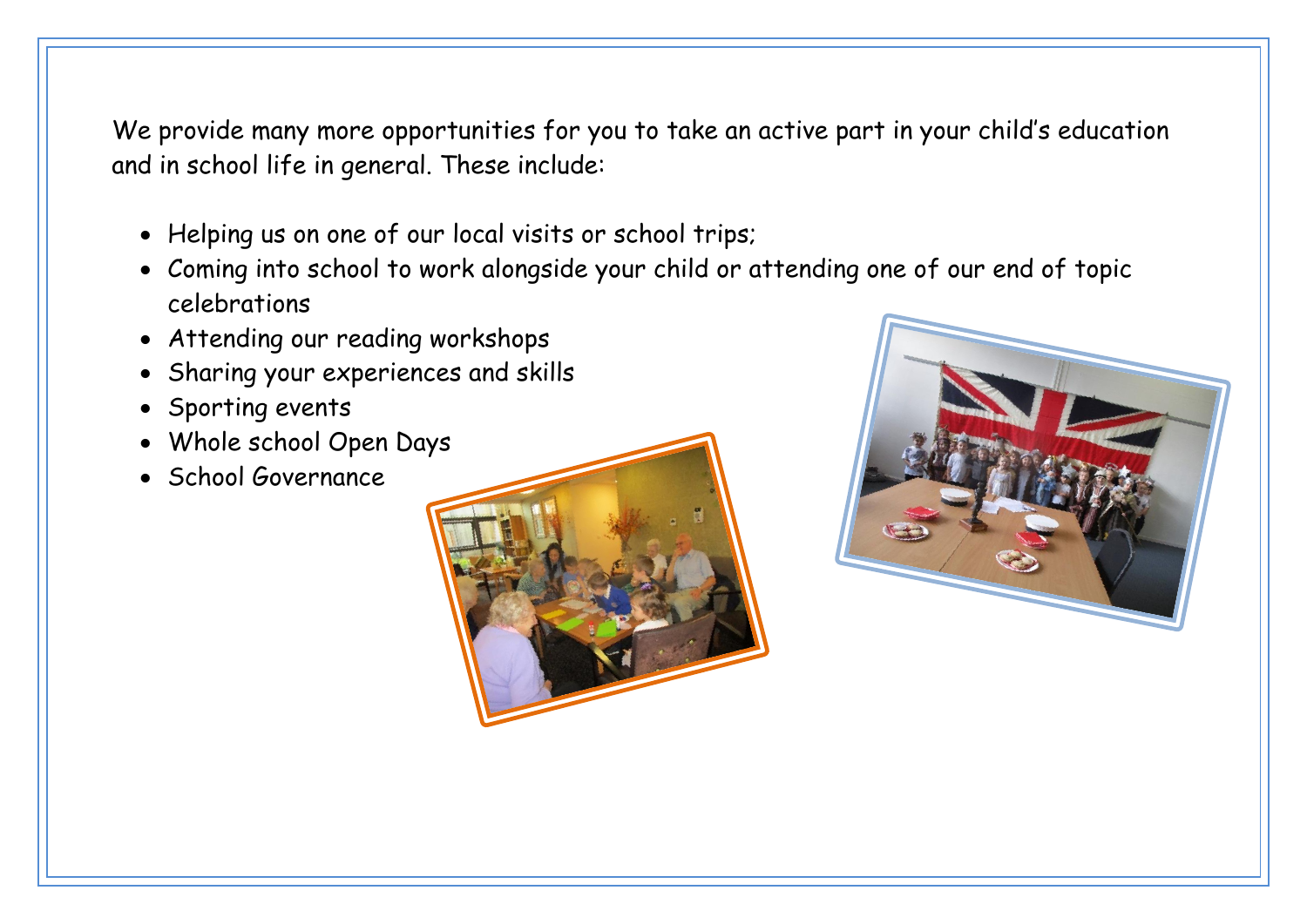# **Induction Programme 2022**

| Parent and child visit     | Thursday 9th June - Meet Mrs Beck and play in<br>our setting $1.30 - 2.45$ pm      |
|----------------------------|------------------------------------------------------------------------------------|
| Individual Child/Nursery   | 16 <sup>th</sup> , 23 <sup>rd</sup> , 30 <sup>th</sup> June & 7 <sup>th</sup> July |
| <b>Visits</b>              | Flutterbys 10.00 - 11.30 am                                                        |
|                            | Brambly Hedge & Emmy-Jayne's 1.30 - 3.00 pm                                        |
| Transition Days - Children | 14th July - half day visit                                                         |
| only                       | Brambly Hedge and Emmy Jayne's 9.30 am - 11.30 pm                                  |
|                            | Flutterbys pm $1.00$ pm - 3.00 pm                                                  |
|                            | 15 <sup>th</sup> July - all children in all day 8.50 am -3.10 pm                   |
| <b>Autumn Term</b>         | Children attend full time 8.45 a.m. - 3.10 p.m.                                    |
| <b>Home Visits</b>         | To be confirmed if Covid restrictions allow                                        |

**We hope to visit your child in their pre-school setting before they start school full-time providing Covid restrictions allow.**

**During the Summer Holiday we will be holding two Stay and Play dates for children to enjoy, when uniform will be on sale.**

**July 26 th & August 31st 10am – 2.00 pm**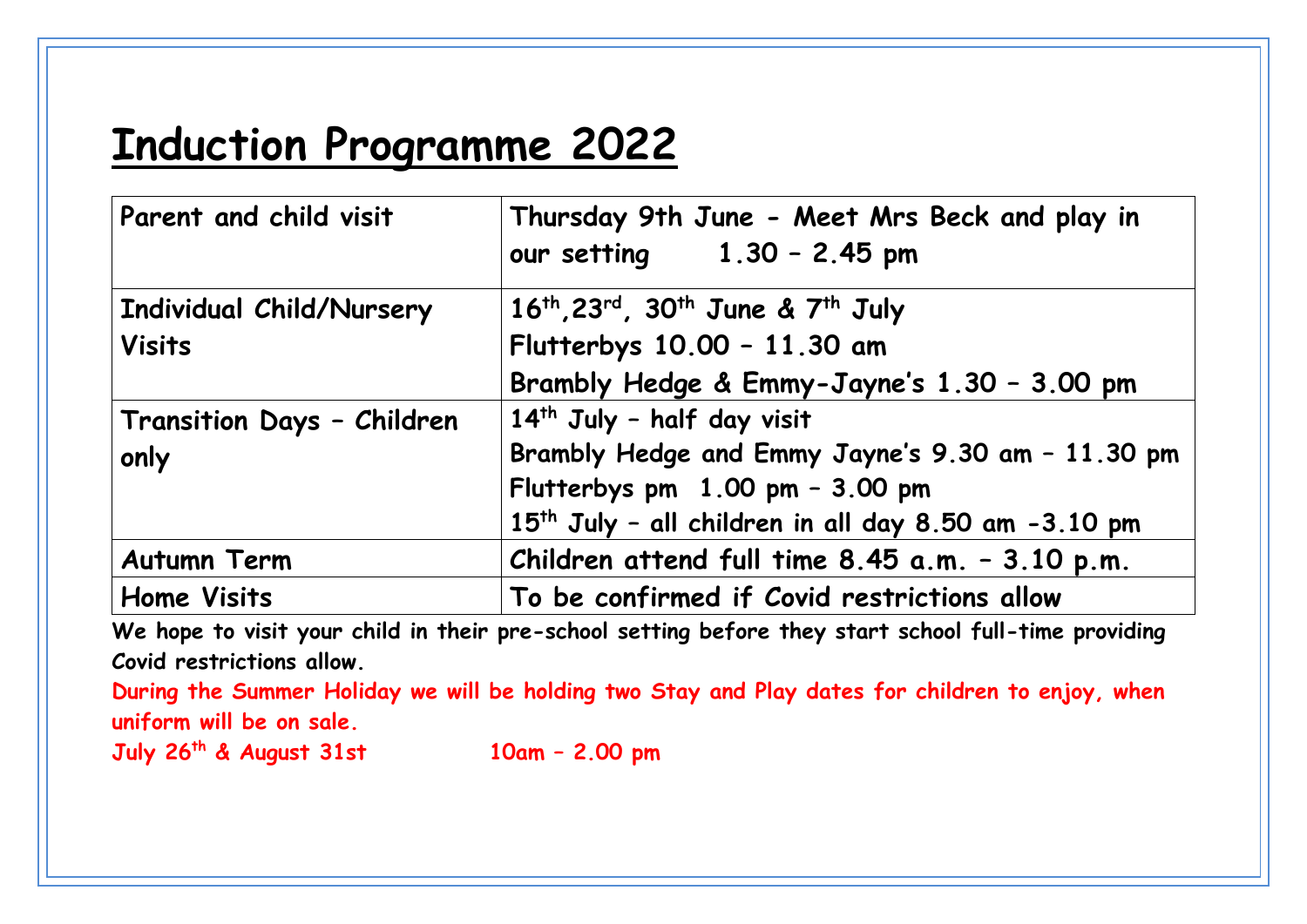# **Preparing your child for school**

You can help support your child's transition to school by ensuring they have the following critical skills and experiences:

- Know some simple nursery rhymes;
- Share a book with an adult **every day;**
- Can dress and undress themselves (no matter how long it takes);
- Use the toilet independently;
- Use a knife and fork;
- Hold a pencil and paintbrush correctly;
- Use scissors;
- Know how to play board games such as dominoes and snakes and ladders.

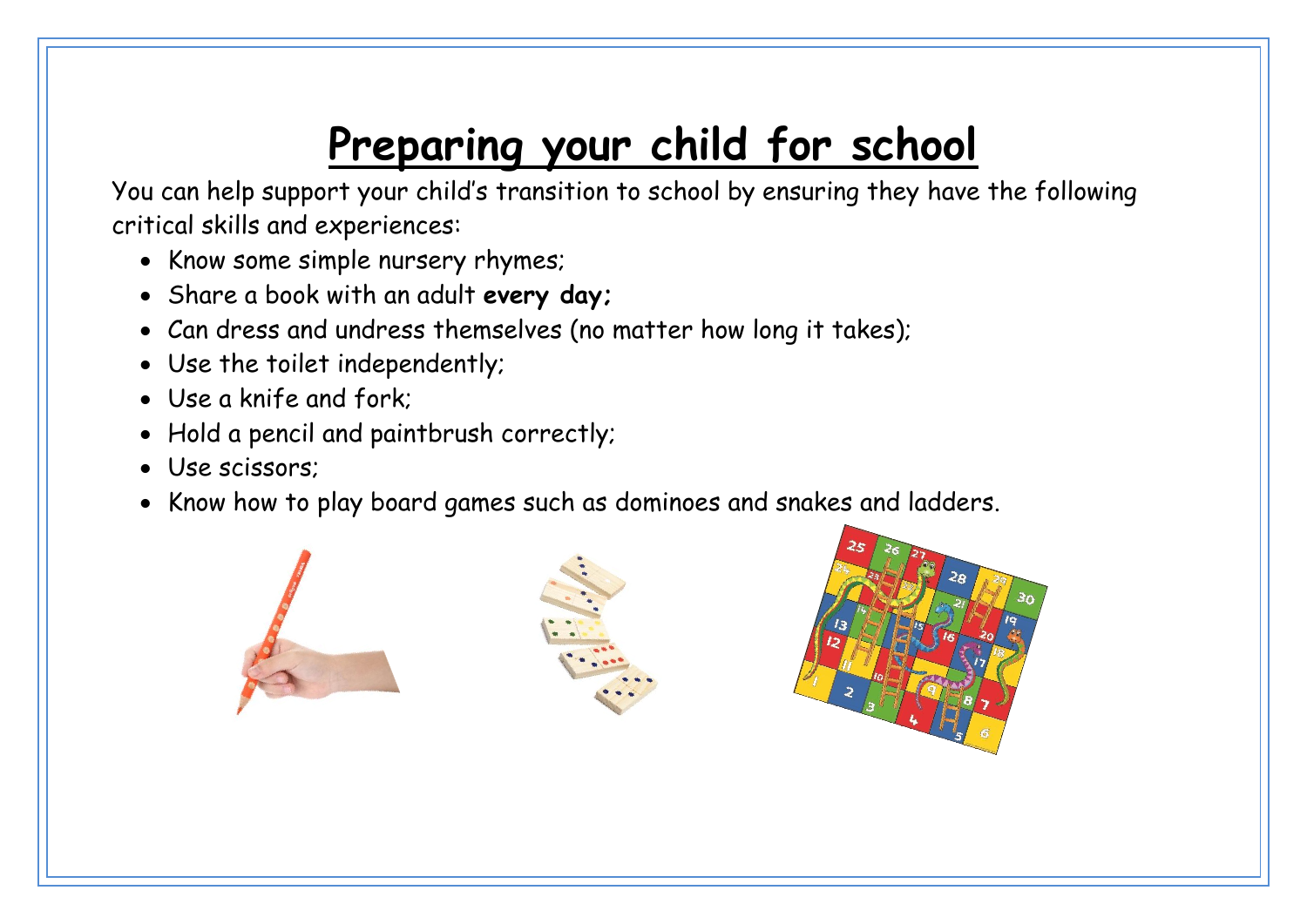# **School Clothing**

Our school uniform consists of a navy blue jumper or cardigan, white polo shirt and grey trousers, skirt or pinafore. Grey formal shorts or a blue gingham dress can be worn in the warmer months. Jumpers and cardigans can be purchased from the school office. Footwear is black low heeled shoes.

For physical activities we like our children to wear a smart PE kit of coloured t-shirt and navy or black shorts. The t-shirt is provided, free of charge, by school once the child has been allocated a house. Kit should be brought into school at the beginning of a half-term in a drawstring bag and left at school until the end of the half-term. Please provide your child with a pair of trainers or pumps with velcro fastenings from the spring term onwards. PE bags are available from the school office.

As our learning environment is both indoors and outdoors please don't send your child to school in their 'best' coat……it may get very muddy! However, we do ask that your child is equipped with appropriate clothing that reflects seasonal changes. Please send your child to school with a named sun hat in the summer months with sun cream already applied.

**PLEASE PUT YOUR CHILD'S NAME SOMEWHERE INSIDE THEIR FOOTWEAR AND CLOTHING – ALL SCHOOL JUMPERS LOOK THE SAME!!**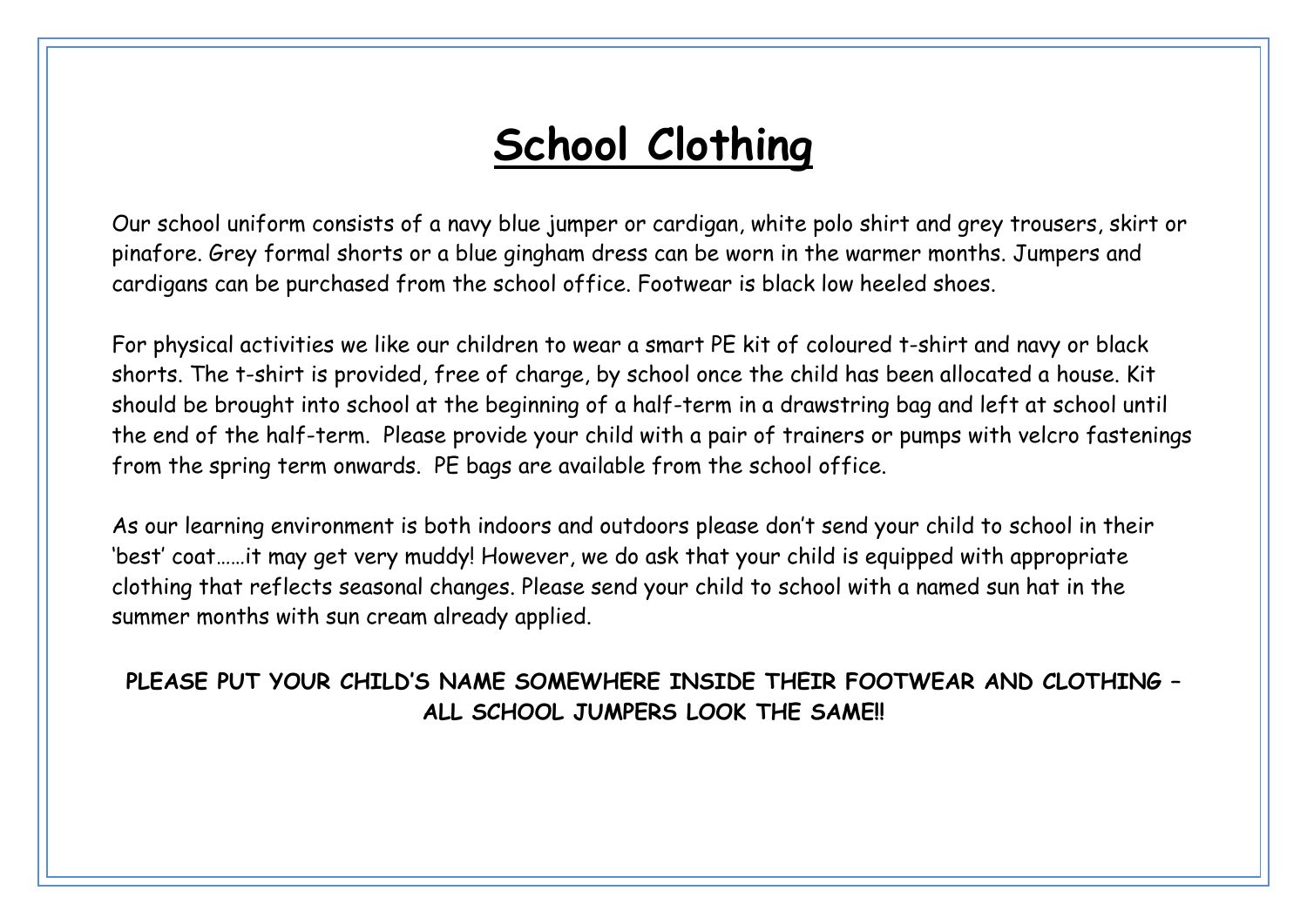#### **Learning in the Foundation Stage**

The foundation stage curriculum at Mill Hill School is rooted in the children's interests. Research tells us that when the curriculum responds to children's motivations they are more likely to be engaged in their learning and reflect upon it. This further supports their understanding and retention of the things they have experienced. Sometimes the activities will be planned by adults and at other times initiated by the children themselves. We value and respect children's self-initiated activity and recognise that the richest learning opportunities often arise from it. At all times we have high expectations of what our children can do – children deserve to work with adults who expect great things of them!!

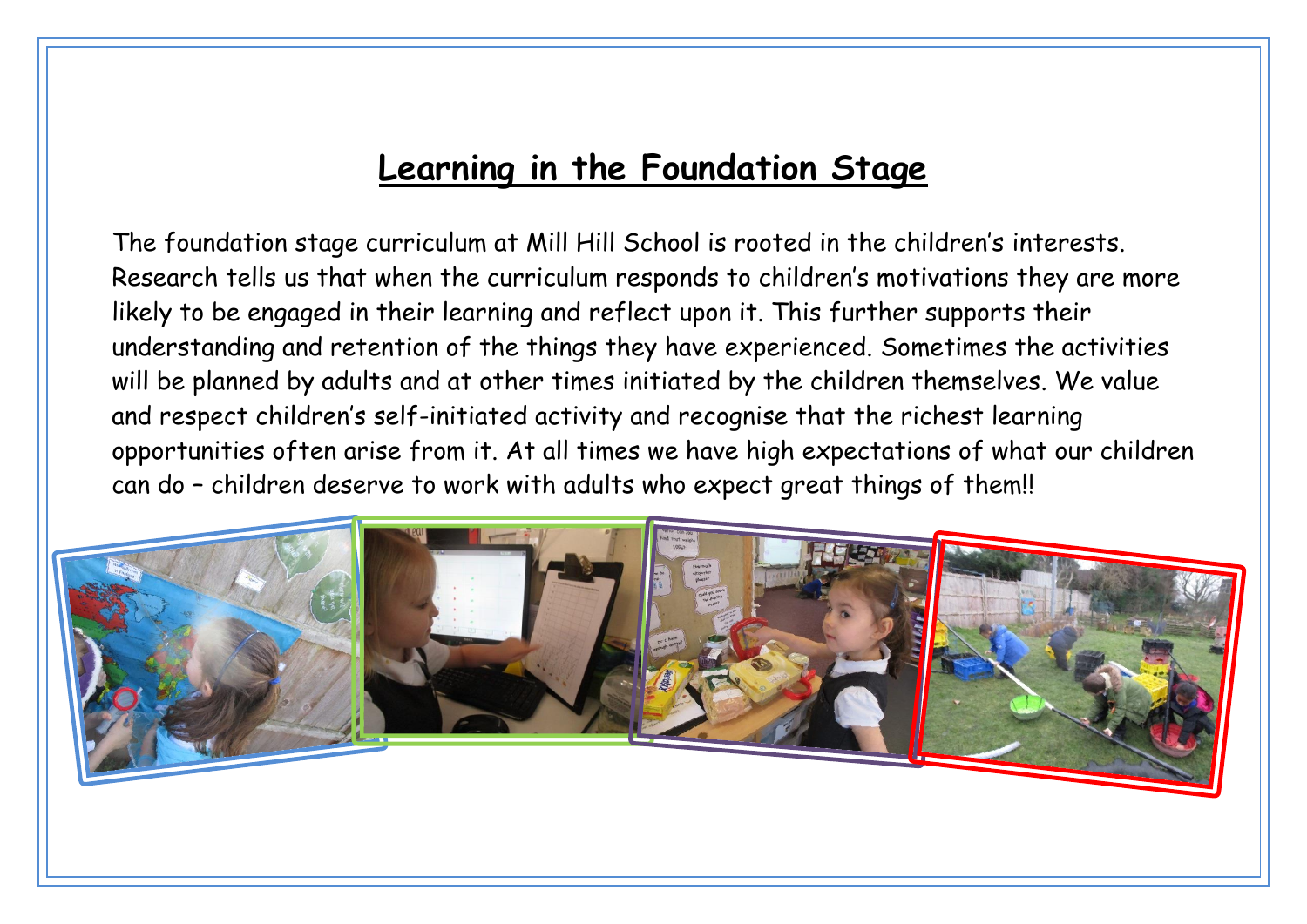'From the very beginning of Reception, children get off to a flying start**'. OFSTED, 2019**

#### **Morning and Afternoon Procedure**

Children come into school and leave school via the classroom door. We often set out activities outside ready for the children to use and explore as soon as the school day begins. To ensure these resources are not disturbed, we ask for your cooperation in ensuring your child and any younger siblings, stand alongside you before school starts and at the end of the school day. The grassed area must not be used before or after school.

To keep your child safe, it is vital that you inform us if someone who is unfamiliar to us is picking your child up from school.

#### **First Day at School**

Please arrive on time and leave cheerfully. Try not to linger about looking through windows (first day tears are nothing to worry about)!

#### **Breakfast Club**

We run a Breakfast Club, in the hall, daily. Breakfast of toast, cereal and fruit juice is served from 8am for £1. After 8.30am there will be no breakfast served but the charge reduces to 50p.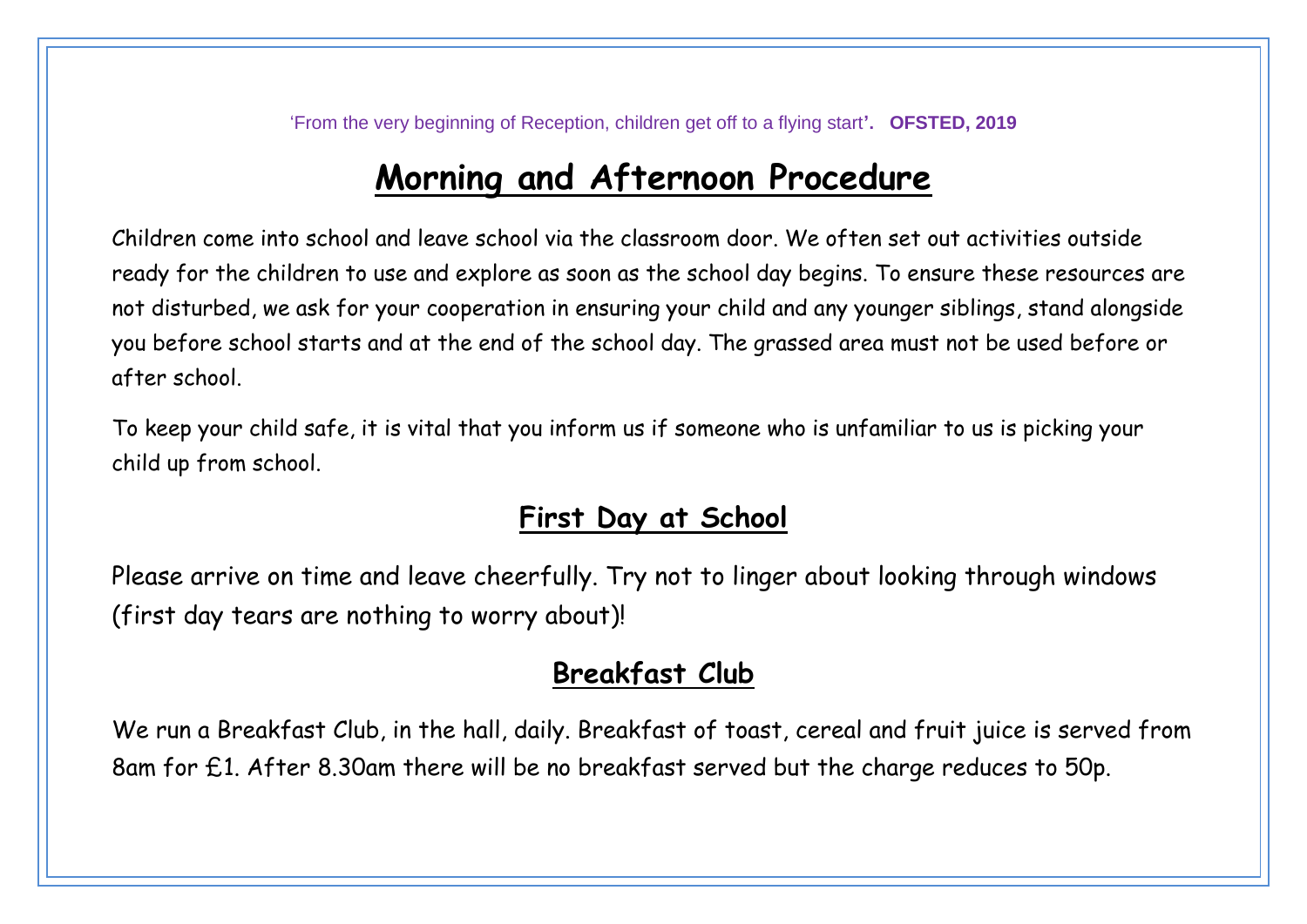## **School Dinners**

Mr Bibby, our school cook prepares hot and nutritious meals for us every day in our school kitchen. A menu, which works on a 3 weekly cycle, will be sent to parents termly and is also available on the school's website. We offer a full and varied menu which includes a hot meal, a vegetarian option, jacket potato, sandwich or pasta pot. Please note that the children make their selection the day before. *Children in Reception, Year 1 and Year 2 are entitled to universal Free School Meals which means that they can have a school dinner without any charge. In England, children living in households on income-related benefits (such as universal credit) are eligible for economic free school meals. If this is the case the school, please apply as school will receive extra funding for your child. It is really important that you apply. A form is enclosed.*





### **Milk and Fruit**

We have a snack table in the reception class with milk and fresh fruit or vegetables available throughout most parts of the day.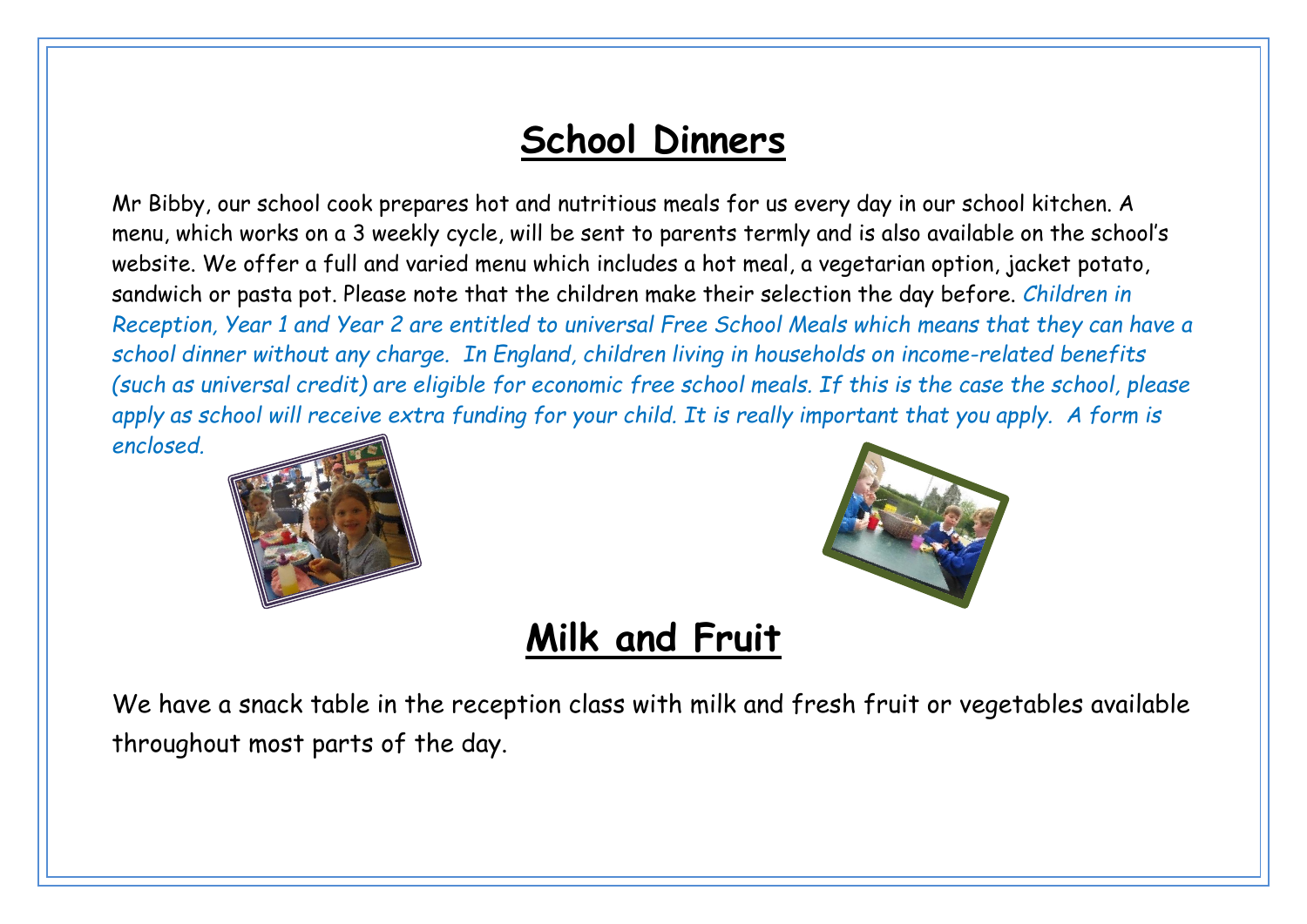# Welcome

We strive to nurture a shared commitment to the success of our children, where parents have a positive role in complementing and supporting the work of our wonderful school. Teacher: Mrs Kate Beck TA's: Mrs. Maureen Maltby TA2: To be confirmed